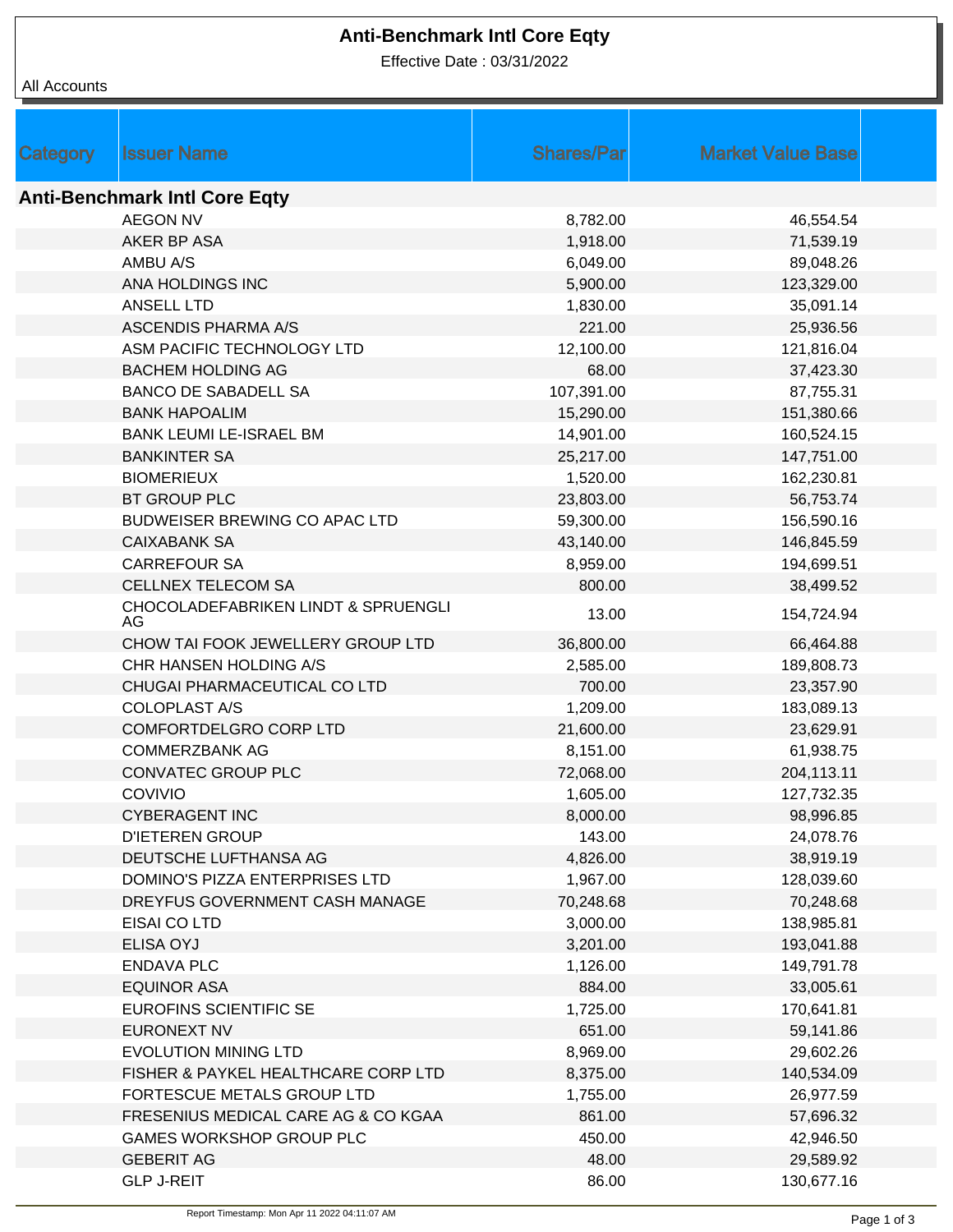# **Anti-Benchmark Intl Core Eqty**

Effective Date : 03/31/2022

#### All Accounts

| Category | <b>Issuer Name</b>                                     | <b>Shares/Parl</b> | <b>Market Value Base</b> |  |
|----------|--------------------------------------------------------|--------------------|--------------------------|--|
|          | <b>GN STORE NORD AS</b>                                | 393.00             | 19,263.43                |  |
|          | <b>GRIFOLS SA</b>                                      | 7,370.00           | 133,770.38               |  |
|          | HANG SENG BANK LTD                                     | 5,700.00           | 109,626.69               |  |
|          | <b>HELLOFRESH SE</b>                                   | 2,001.00           | 89,812.39                |  |
|          | HENDERSON LAND DEVELOPMENT CO LTD                      | 9,000.00           | 37,359.22                |  |
|          | HIKMA PHARMACEUTICALS PLC                              | 4,192.00           | 113,091.75               |  |
|          | <b>HISCOX LTD</b>                                      | 11,268.00          | 145,594.52               |  |
|          | HONG KONG & CHINA GAS CO LTD                           | 27,000.00          | 32,613.85                |  |
|          | HONG KONG EXCHANGES & CLEARING LTD                     | 2,600.00           | 121,870.64               |  |
|          | <b>IDP EDUCATION LTD</b>                               | 3,733.00           | 87,367.47                |  |
|          | INTERNATIONAL CONSOLIDATED AIRLINES<br><b>GROUP SA</b> | 39,345.00          | 72,979.02                |  |
|          | <b>ISS A/S</b>                                         | 1,315.00           | 23,369.60                |  |
|          | <b>IWATANI CORP</b>                                    | 1,700.00           | 71,644.69                |  |
|          | <b>J SAINSBURY PLC</b>                                 | 50,706.00          | 167,826.07               |  |
|          | JARDINE MATHESON HOLDINGS LTD                          | 2,700.00           | 148,500.00               |  |
|          | JERONIMO MARTINS SGPS SA                               | 8,488.00           | 204,041.44               |  |
|          | <b>JOYY INC</b>                                        | 455.00             | 16,712.15                |  |
|          | <b>KEPPEL CORP LTD</b>                                 | 5,500.00           | 25,933.85                |  |
|          | <b>KERRY GROUP PLC</b>                                 | 1,583.00           | 177,045.69               |  |
|          | <b>KLEPIERRE SA</b>                                    | 4,173.00           | 111,102.39               |  |
|          | KNORR-BREMSE AG                                        | 1,936.00           | 148,408.01               |  |
|          | KOBAYASHI PHARMACEUTICAL CO LTD                        | 2,200.00           | 176,270.63               |  |
|          | KONINKLIJKE AHOLD DELHAIZE NV                          | 5,771.00           | 185,627.19               |  |
|          | KONINKLIJKE KPN NV                                     | 21,120.00          | 73,286.02                |  |
|          | KYUSHU RAILWAY CO                                      | 1,600.00           | 32,681.70                |  |
|          | <b>LINK REIT</b>                                       | 21,600.00          | 183,950.66               |  |
|          | <b>LION CORP</b>                                       | 14,700.00          | 163,833.89               |  |
|          | <b>LUNDIN ENERGY AB</b>                                | 2,052.00           | 86,130.89                |  |
|          | MAN GROUP PLC/JERSEY                                   | 10,035.00          | 30,623.13                |  |
|          | MATSUKIYOCOCOKARA & CO                                 | 1,700.00           | 60,132.87                |  |
|          | MEIJI HOLDINGS CO LTD                                  | 1,200.00           | 65,078.35                |  |
|          | MELCO RESORTS & ENTERTAINMENT LTD                      | 8,182.00           | 62,510.48                |  |
|          | MONOTARO CO LTD                                        | 4,100.00           | 87,995.57                |  |
|          | <b>MOWI ASA</b>                                        | 4,661.00           | 125,548.33               |  |
|          | <b>NEWCREST MINING LTD</b>                             | 1,617.00           | 32,675.35                |  |
|          | <b>NEXON CO LTD</b>                                    | 5,700.00           | 136,365.25               |  |
|          | <b>NICE LTD</b>                                        | 365.00             | 79,834.94                |  |
|          | NIPPON PROLOGIS REIT INC                               | 60.00              | 175,702.32               |  |
|          | NISSIN FOODS HOLDINGS CO LTD                           | 500.00             | 35,057.61                |  |
|          | NMC HEALTH PLC                                         | 15,156.00          | 0.00                     |  |
|          | NOKIAN RENKAAT OYJ                                     | 1,793.00           | 29,100.03                |  |
|          | NOVOZYMES A/S                                          | 1,545.00           | 105,931.69               |  |
|          | <b>OCADO GROUP PLC</b>                                 | 7,907.00           | 120,736.97               |  |
|          | ORION OYJ                                              | 3,816.00           | 173,310.59               |  |
|          | ORSTED AS                                              | 410.00             | 51,320.32                |  |
|          | PACIFIC BASIN SHIPPING LTD                             | 66,000.00          | 35,338.15                |  |
|          |                                                        |                    |                          |  |